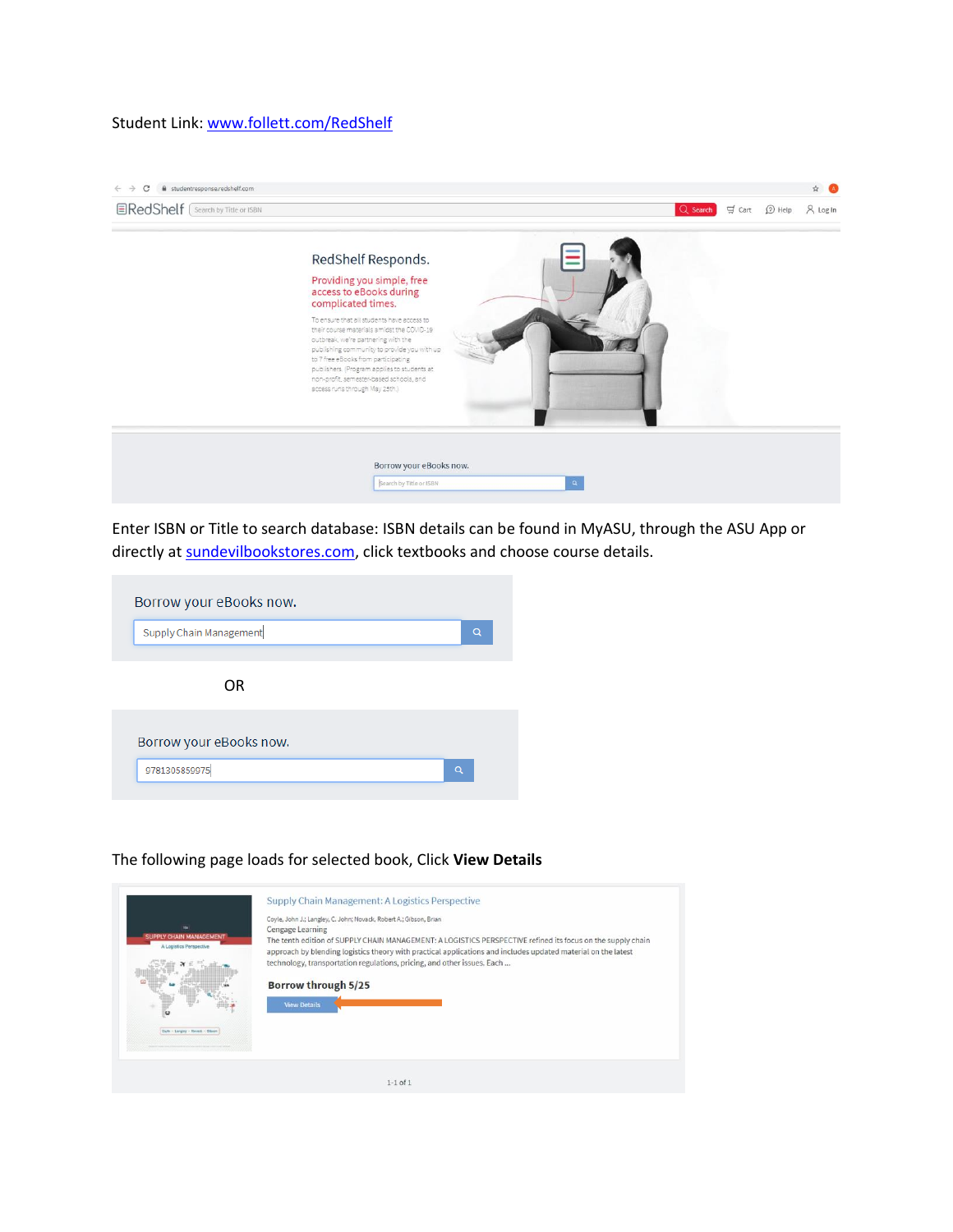If student has not already logged in, the login page will load.

The student must use their ASU .edu email address. If they do not have an account with RedShelf using their ASU .edu email, they will need to Create an Account. If they are unsure, they can enter the email address and choose the Forgot Password link to reset.

| <b>国RedShelf</b>                            |
|---------------------------------------------|
| Log In To Your Account                      |
| email@address.com                           |
| password                                    |
| Log In                                      |
| <b>Forgot Password</b><br>Create an Account |
|                                             |
|                                             |

If choosing to **Create a New Account**, the following page will load. In the **Search for School** field, students should search for *Arizona State University* and choose any of the listed campuses.

| <b>国RedShelf</b>                                                                                                                                                 |
|------------------------------------------------------------------------------------------------------------------------------------------------------------------|
| Create A New Account                                                                                                                                             |
| Already Registered?                                                                                                                                              |
| Ashlie                                                                                                                                                           |
| Last Name                                                                                                                                                        |
| Email                                                                                                                                                            |
| Confirm Email                                                                                                                                                    |
| Password                                                                                                                                                         |
| Confirm Password                                                                                                                                                 |
| <b>Birthdate:</b>                                                                                                                                                |
| MM/DD/YYYY                                                                                                                                                       |
| Search for School                                                                                                                                                |
| I can't find my school / I'm not a student                                                                                                                       |
| Read our updated Terms of Use                                                                                                                                    |
| I acknowledge to have read and understood RedShelf's<br>terms of use. I hereby accept RedShelf's terms of use and<br>agree to be bound by them.                  |
| Read our updated Privacy Notice                                                                                                                                  |
| I acknowledge to have read and understood RedShelf's<br>privacy notice. I hereby accept RedShelf's privacy notice<br>and the privacy practices described herein. |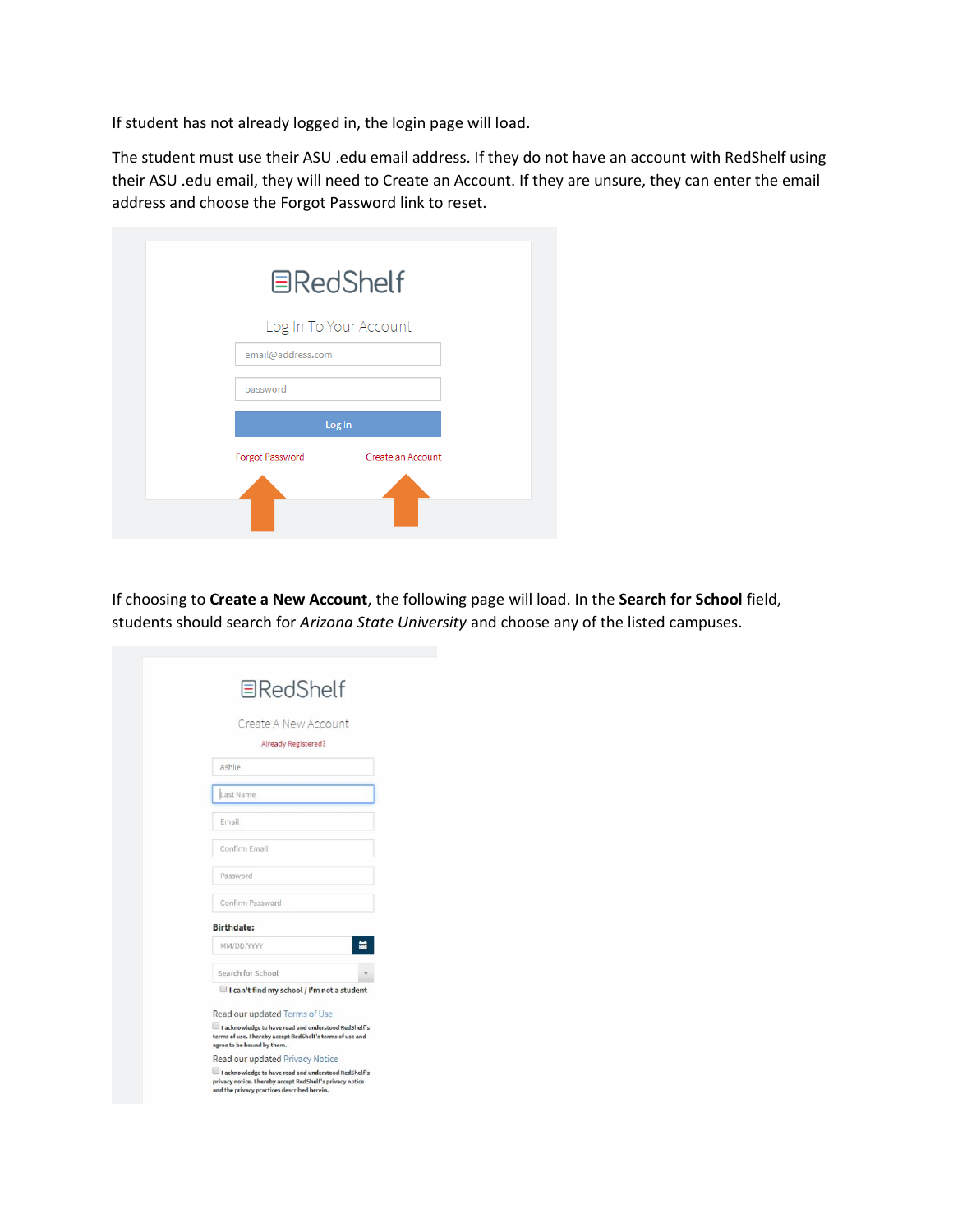Once complete and logged in, the previous search results will load for the ISBN input:

| Coyle, John J.; Langley, C. John; Novack, Robert A.; Gibson, Brian<br>eISBN-13: 9781305888692       | Supply Chain Management: A Logistics Perspective 10th Edition                                                                                                | Read at No Cost!                                                                                                                                                                                                                                                                                                                                                                 |
|-----------------------------------------------------------------------------------------------------|--------------------------------------------------------------------------------------------------------------------------------------------------------------|----------------------------------------------------------------------------------------------------------------------------------------------------------------------------------------------------------------------------------------------------------------------------------------------------------------------------------------------------------------------------------|
| <b>JPPLY CHAIN MANAGEMEN</b><br><b>A Lagistics Perspective</b><br>Dole - Langley - Newalk - Olleans | eBook Features<br>ଝ≘<br>Read Anywhere<br>ভি<br><b>Digital Notes and Study Tools</b><br>Ú.<br>Offline Access (20%)<br>Printing (20%)<br>Copy/Paste (20%)<br>自 | Add To My Shelf<br>Note: We do not guarantee supplemental material with textbooks<br>(e.g. CD's, Music, DVD's, Access Code, or Lab Manuals)<br>CENGAGE<br>UNLIMITED<br>This product can be purchased individually or as part of a Cengage Unlimited<br>subscription. Click here to learn more about Cengage Unlimited, a flat-rate<br>subscription for Cengage course materials. |

Once clicking the **Read at No Cost!** button, students will see the below information where they can **Start Reading.** 

Students may also click for helpful information on how to use RedShelf digital materials, answer technical questions, etc. by clicking **RedShelf Responds Solve** in the gold banner.

Students can also navigate directly to:<https://solve.redshelf.com/hc/en-us> for RedShelf information, helpful hints, etc.